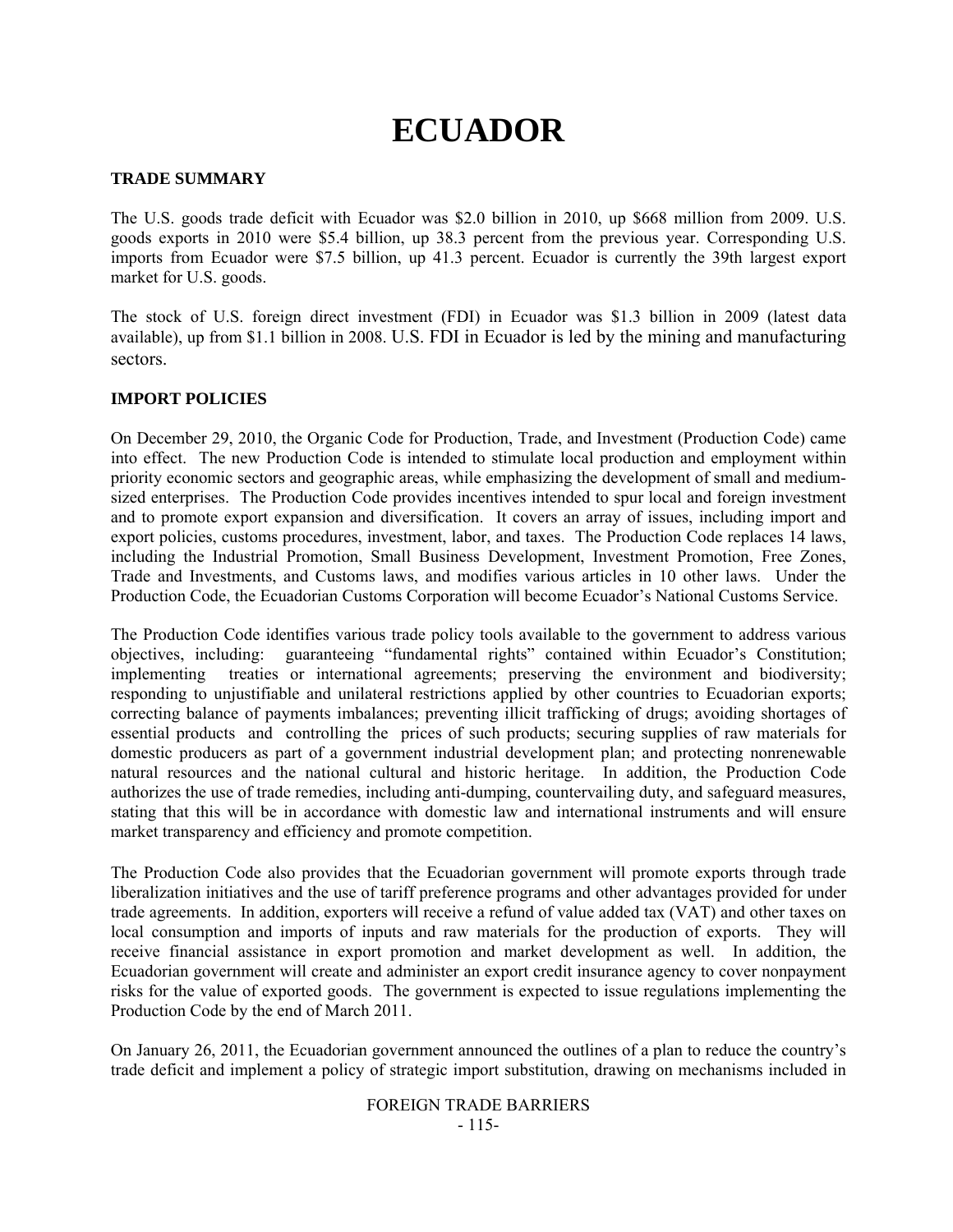the Production Code. Measures the government plans to employ include increased tariffs, importer registration requirements, stricter application of standards and sanitary and phytosanitary requirements, and voluntary import restrictions for various sectors.

## **Tariffs**

When Ecuador joined the WTO in January 1996, it bound most of its tariff rates at 30 percent *ad valorem* or less, except for agricultural products covered by the Andean Price Band System (APBS). In general, Ecuador applies a four-tiered tariff structure with levels of five percent for most raw materials and capital goods; 10 percent or 15 percent for intermediate goods; and 20 percent for most consumer goods. In line with efforts to promote local production in 2008 and 2009, Ecuador increased applied tariffs on 960 items, with some duties reaching the WTO bound rate, while decreasing tariffs on roughly 2,000 products, primarily raw materials and capital goods. According to the WTO, Ecuador's simple applied average tariff is 11.2 percent. For agricultural products the simple average tariff is 18.4 percent, and for non-agricultural products it is 10.1 percent.

Ecuador applies the APBS with respect to more than 150 agricultural products imported from outside the Andean Community (AC), which includes Bolivia, Colombia, Ecuador, and Peru. These products include wheat, rice, sugar, barley, white and yellow corn, soybeans, soybean meal, African palm oil, soy oil, chicken meat, pork meat, and powdered milk, as well as certain products derived from them. The APBS protects domestic industry with a variable levy by increasing tariffs when world prices fall and lowering tariffs when world prices rise.

When Ecuador became a WTO Member, it agreed to phase out its participation in the APBS, starting in January 1996, with a total phase out by December 2001. To date, no steps have been taken to phase out use of the APBS. The extent to which the APBS restricts trade varies by product. For some U.S. exports, such as wheat, barley, malt barley, and their byproducts, the price band total duty (*ad valorem* tariff plus variable levy) is usually below Ecuador's WTO bound tariff and is often zero. However, price band total duties as high as 85.5 percent and 46 percent have been applied to chicken parts and pork, respectively, restricting those imports.

In January 2009, invoking the WTO's balance of payments safeguard provisions, Ecuador imposed quantitative restrictions and a tariff surcharge on a large number of imported products, resulting in tariffs in excess of Ecuador's bound tariff rates. At the request of WTO Members, Ecuador replaced most of the quantitative restrictions with price-based measures in June 2009. Despite its commitment to remove all trade measures imposed for balance of payments purposes no later than January 22, 2010, Ecuador did not fully eliminate the safeguard measures until July 23, 2010.

Effective June 1, 2010, Ecuador instituted mixed tariffs for footwear and textile and apparel products, providing continued protection to these domestic industries, which had benefitted substantially from the balance of payments safeguard measures. Ecuador's Trade and Investment Council, COMEXI, established a mixed tariff of 10 percent *ad valorem* plus a \$6 per pair specific tariff to be applied to 28 tariff lines (at the 8-digit level) corresponding to footwear, and a mixed tariff on imported garments and linens of \$5.50 per kilo plus 10 percent *ad valorem* tariff. It is unclear whether these mixed tariffs exceed Ecuador's WTO-bound tariff rates for these products. The U.S. Government has requested information from the Ecuadorian government concerning how these tariffs are calculated, and the issue is under review in the WTO Council for Trade in Goods.

FOREIGN TRADE BARRIERS In addition, Ecuador instituted mixed tariffs of five percent *ad valorem* and specific tariffs ranging from \$39.97 to \$158.14 each for televisions sets, effective July 30, 2010. On July 26, 2010, it replaced a 15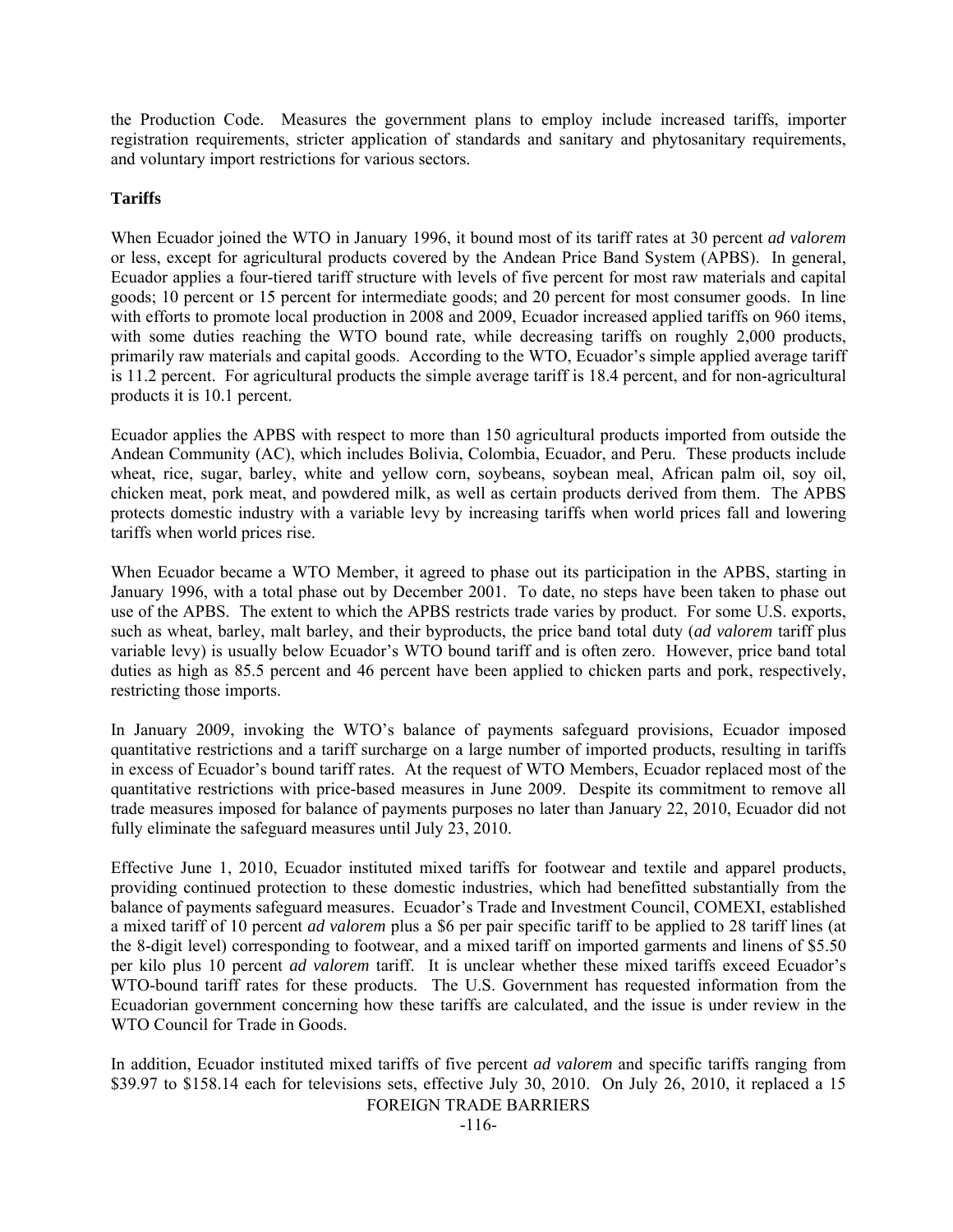percent *ad valorem* tariff for tires with specific tariffs of \$0.90 and \$1.20 per net kilo for automobile and bus tires, respectively. In July 2010, Ecuador eliminated tariffs for rechargeable batteries to implement energy saving and environmentally focused policies. In October 2010, it established a differentiated *ad valorem* tariff from zero percent to 35 percent for hybrid vehicles, varying by engine size.

On October 11, 2010, Ecuador imposed a safeguard measure on imports of windshields based on a determination of serious injury to the national industry due to increased imports. The safeguard measure will be applied for three years and consists of the application of a \$12.72 specific tariff on top of the current applied 15 percent *ad valorem* tariff; imports from Peru and Chile are exempted from the measure.

Ecuador's second Trade Policy Review within the World Trade Organization will be conducted in November 2011.

### **Tariff-Rate Quotas**

When Ecuador became a WTO Member in 1996, it established tariff-rate quotas (TRQs) for a number of agricultural imports. Products subject to TRQs include wheat, corn, sorghum, barley, malt, wheat and corn starch, glucose, powdered milk, rapeseed oil-cake, fresh and chilled whole turkeys, and frozen chicken parts. The Ecuadorian government's process for TRQ administration lacks transparency, and the U.S. Department of Agriculture (USDA) is currently working with the Ministry of Agriculture (MAG) to address this issue using information management systems.

### **Nontariff Measures**

Importers must register with the Ecuadorian National Customs Service (formerly the Ecuadorian Customs Corporation) to obtain an import code for all products. Although Ecuador has phased out the prior authorization requirement for most imports, it still requires prior authorization from the MAG for imports of more than 80 agricultural items originating in countries other than AC Members (COMEXI Resolution 383 of June 11, 2007). Many of these products are also protected under the APBS (*e.g.*, poultry, beef, dairy, horticultural products, corn, rice, palm oil, and soybean meal). For several types of agricultural imports, the Minister or a designee must provide prior import authorization. The MAG argues that the authorization ensures that sanitary standards and tax rules are followed, but in some instances these justifications do not appear to apply. Subsequent to a visit by MAG officials to USDA in Washington in September 2009, the MAG requested assistance in developing a more transparent and quantifiable system of prior import authorization. Through its PL-480 program, USDA has provided funding to support a MAG initiative to use information management systems for the issuance of import permits.

Another administrative hurdle for agricultural importers is the MAG's use of "Consultative Committees" for import authorizations. Import authorizations usually are subject to crop absorption programs, which were to be eliminated as part of Ecuador's WTO accession in 1996. These Committees, composed primarily of local producers, often advise the MAG against granting import authorizations for products such as corn, soybean meal, dairy products, and meats. The MAG often requires that all local production be purchased at high prices before authorizing imports.

The Ministry of Health must provide prior authorization in the form of a sanitary registration for imported and domestically produced pharmaceuticals, natural products, pesticides, and processed, canned, and packaged foods. Importers have concerns regarding the confidentiality of information they must provide on product formulas and compositions. In addition, importers report that U.S. "Certificates of Free Sale" are not accepted in lieu of sanitary registration but only as one of the many documents required for registration.

# FOREIGN TRADE BARRIERS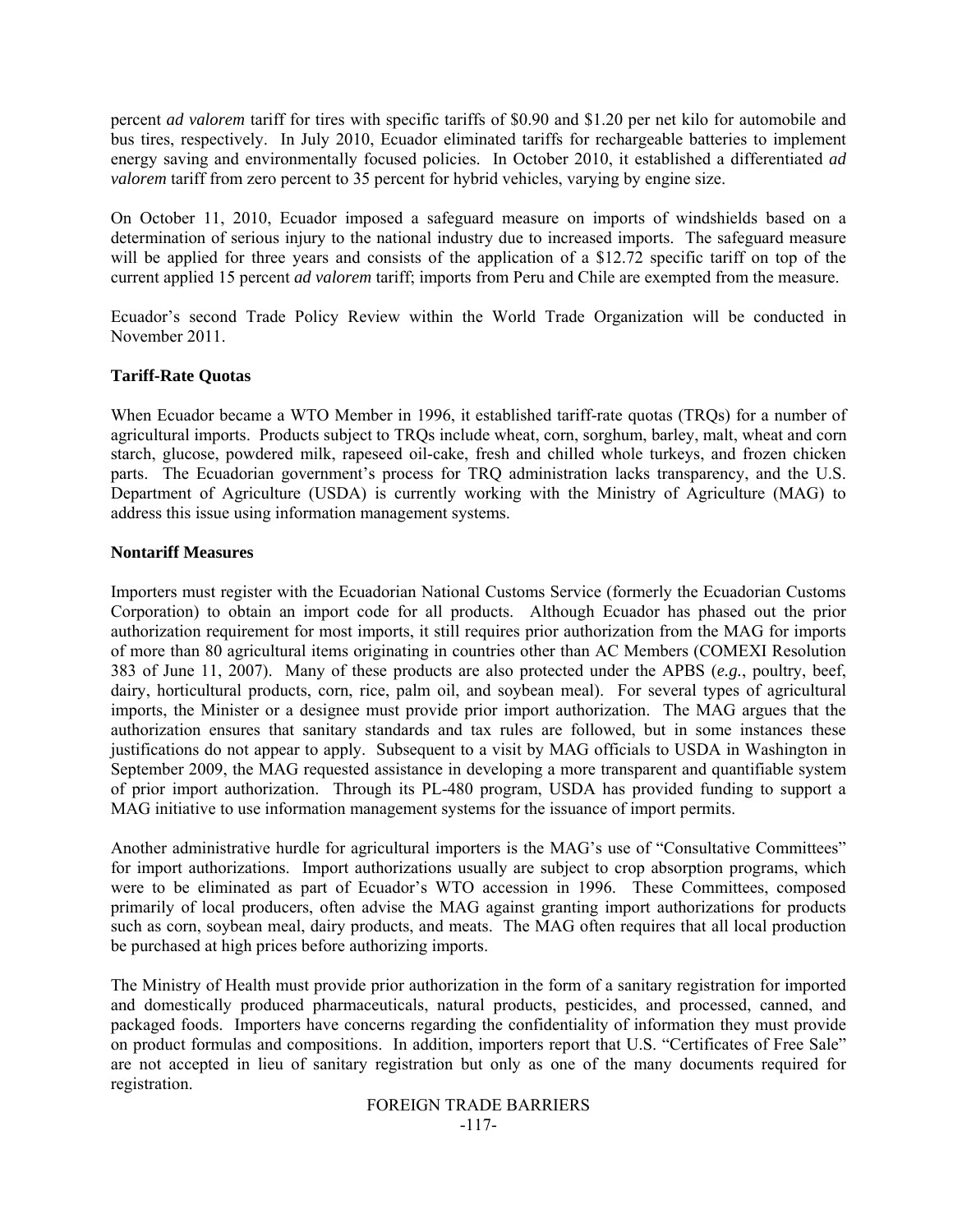Ecuador assesses a special consumption tax (ICE) of 40 percent on imported and domestically produced spirits. However, the taxable base upon which Ecuador assesses the ICE differs for domestic and imported spirits. For domestically produced spirits, the ICE is applied to a base price that excludes all taxes, whereas the base price used to compute the ICE for imported spirits includes the import tax, or duty. In neither case is the excise tax applied to actual transaction values but rather to a base price that either is calculated according to a formula or represents an approximated reference price.

In January 2008, the ICE on a number of products, largely luxury items, was increased. The ICE increased mostly for imported products rather than those produced domestically, such as perfumes, vehicles (tiered increases by vehicle price starting at \$20,000), video games, firearms, airplanes, helicopters, boats, and cable television service.

Since 2007, the Ecuadorian Customs Corporation (now the National Customs Service) has used a risk analysis system rather than Ecuador's existing pre-shipment inspection regime for imports with f.o.b. values of more than \$4,000. Under this system, low risk importers benefit from fewer physical inspections and expedited release of their cargo. In 2007, Ecuador also changed certain customs processes and requirements in an effort to reduce costs and minimize delays for importers. However, in August 2010, the Ecuadorian Customs Corporation instituted a new policy requiring that for every shipment, importers must provide net weight figures per product lot number, rather than prorating the weight of the container by product as was previously allowed.

# **GOVERNMENT PROCUREMENT**

Foreign bidders must register and have a local legal representative in order to participate in government procurement in Ecuador. Bidding on government contracts can be cumbersome and relatively nontransparent. The lack of transparency creates opportunities for manipulation by contracting authorities.

Since 2008, Ecuador's public contracting law has required that priority be given to locally produced and supplied products and services, although foreign suppliers can compete for the contracts. Based on Article 25 of the public contracting law, INCOP (Public Contracting Institute) has established that at least 40 percent of the value of a product must be locally produced to qualify for this preference. The law also created a National Institute of Public Contracting to oversee the transparency and timeliness of the contracting process. In addition, the law eliminated the requirement for contract awardees to obtain approval from the Attorney General and the Controller prior to being awarded a government contract. Bidders are required to register and submit bids for government contracts through an online system (http://www.compraspublicas.gov.ec), which the Ecuadorian government expects will improve transparency.

As a general rule, all public institutions are subject to the public contracting law. However, the same law establishes exceptions, including special regimes pursuant to norms set by the President (Article 2); international agreements for the purchase of goods and services (Article 43); exploration and exploitation of hydrocarbons; emergency situations (Article 57); and national security contracts.

Ecuador is not a signatory to the WTO Agreement on Government Procurement.

### **INTELLECTUAL PROPERTY RIGHTS (IPR) PROTECTION**

FOREIGN TRADE BARRIERS Ecuador was listed on the Watch List in the 2010 Special 301 Report. Ecuador continued to make progress, as cited in the report, by reducing its backlog of applications to register trademarks and for patent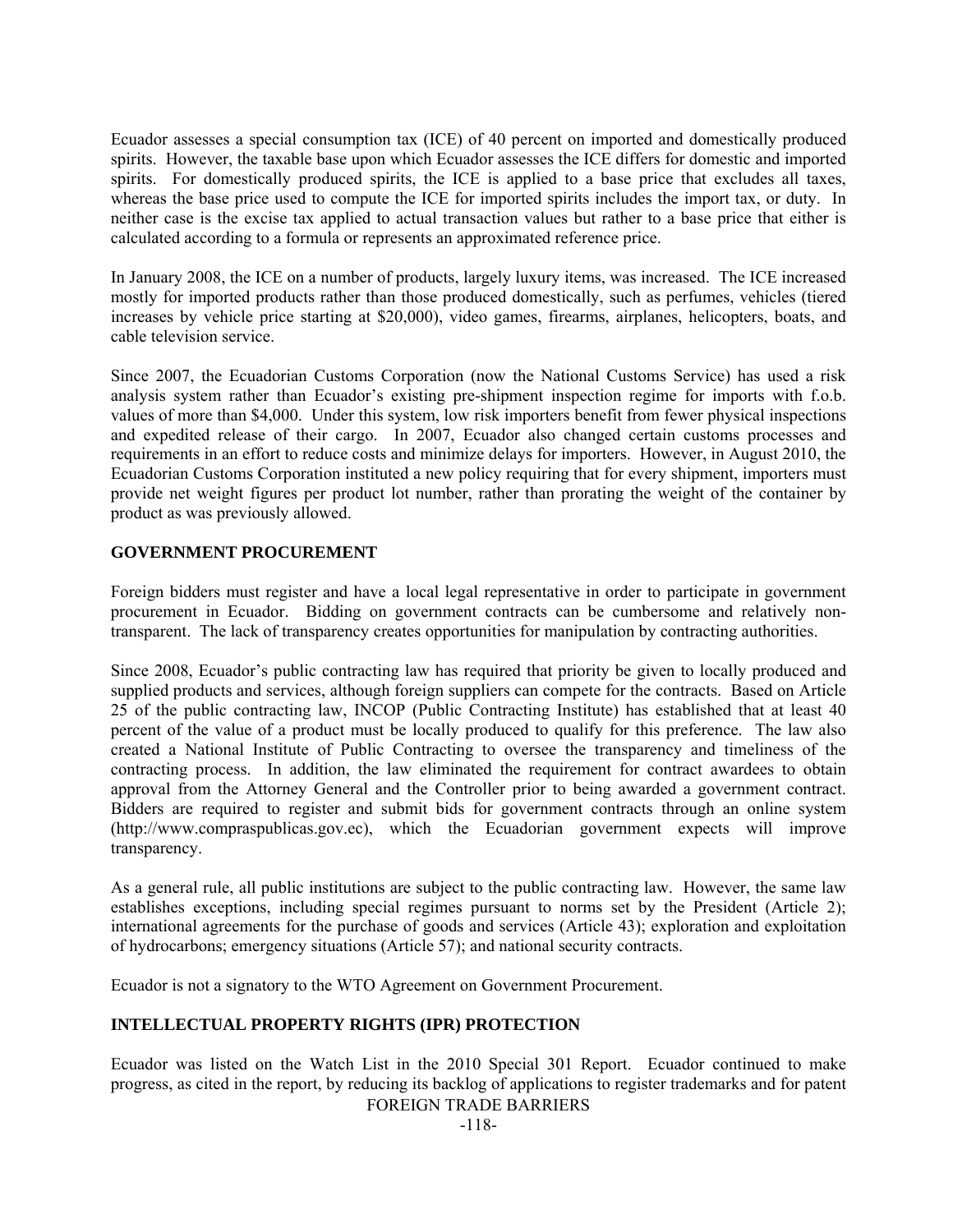adjudication. However, key concerns remain, including: weak enforcement of intellectual property rights; lack of effective protection against unfair commercial use of undisclosed test or other data generated to obtain marketing approval for pharmaceutical products; and lack of an effective system to prevent the issuance of marketing approvals for unauthorized copies of patented pharmaceutical products. Although Ecuador has established special IPR units that conduct investigations and execute seizures of pirated and counterfeit products, overall IPR enforcement in Ecuador remains seriously inadequate, resulting in high piracy levels in the software, publishing, recording, and film industries.

In 2009, President Correa signed two presidential decrees establishing a compulsory license policy for patented pharmaceutical products and agricultural chemical products. On April 14, 2010, Ecuador's Intellectual Property Institute (IEPI) granted a compulsory license for a patented drug used in the treatment of HIV/AIDS that is manufactured by a U.S. company. The Ecuadorian company awarded the license has used it to win a government tender to supply imported copies of the patented drug. Two other compulsory license petitions for the same drug were submitted to IEPI; the first petition was never completed, and IEPI is reviewing the other petition, which was filed by the state pharmaceutical company Enfarma. To date, no other compulsory license petitions have been filed with IEPI for either patented pharmaceutical or agricultural chemical products.

### **SERVICES BARRIERS**

### **Telecommunications**

In the area of basic telecommunications, Ecuador has only undertaken WTO commitments for domestic cellular services. Accordingly, it does not have market access or national treatment obligations for other domestic and international telecommunications services, such as fixed-line voice telephony and data transmission services. In addition, Ecuador has not committed to adhere to the pro-competitive regulatory commitments of the WTO Reference Paper.

### **INVESTMENT BARRIERS**

Ecuador's investment climate has become increasingly uncertain as the government's economic policies continue to evolve with implementation of the country's 2008 Constitution. While Ecuador is still relatively open to foreign investment in most sectors, new laws and regulations limit to some extent private sector participation in sectors deemed "strategic," most notably in extractive industries. In addition, inconsistent application and interpretation of its investment laws negatively impacts the transparency and stability of Ecuador's investment regime. This legal complexity increases the risks and costs of doing business in Ecuador.

Ecuador's framework for investment protection is still in flux. In July 2009, Ecuador notified the World Bank's International Centre for Settlement of Investment Disputes (ICSID) that it was withdrawing from the convention establishing the international arbitration center. Ecuador's withdrawal from ICSID became effective January 7, 2010.

In September 2009, the Ecuadorian government requested approval from the country's National Assembly to terminate 13 bilateral investment treaties (BITs), including its BIT with the United States, arguing that they were unconstitutional. On November 24, 2010, Ecuador's Constitutional Court ruled that provisions within Ecuador's BIT with the United States were unconstitutional due to a conflict with Article 422 of the 2008 Constitution. In its ruling, the Court stated that Article 422 of Ecuador's Constitution prohibited the State from concluding treaties or international instruments in which Ecuador would cede sovereign jurisdiction to international arbitration tribunals in commercial disputes between the State and private

FOREIGN TRADE BARRIERS